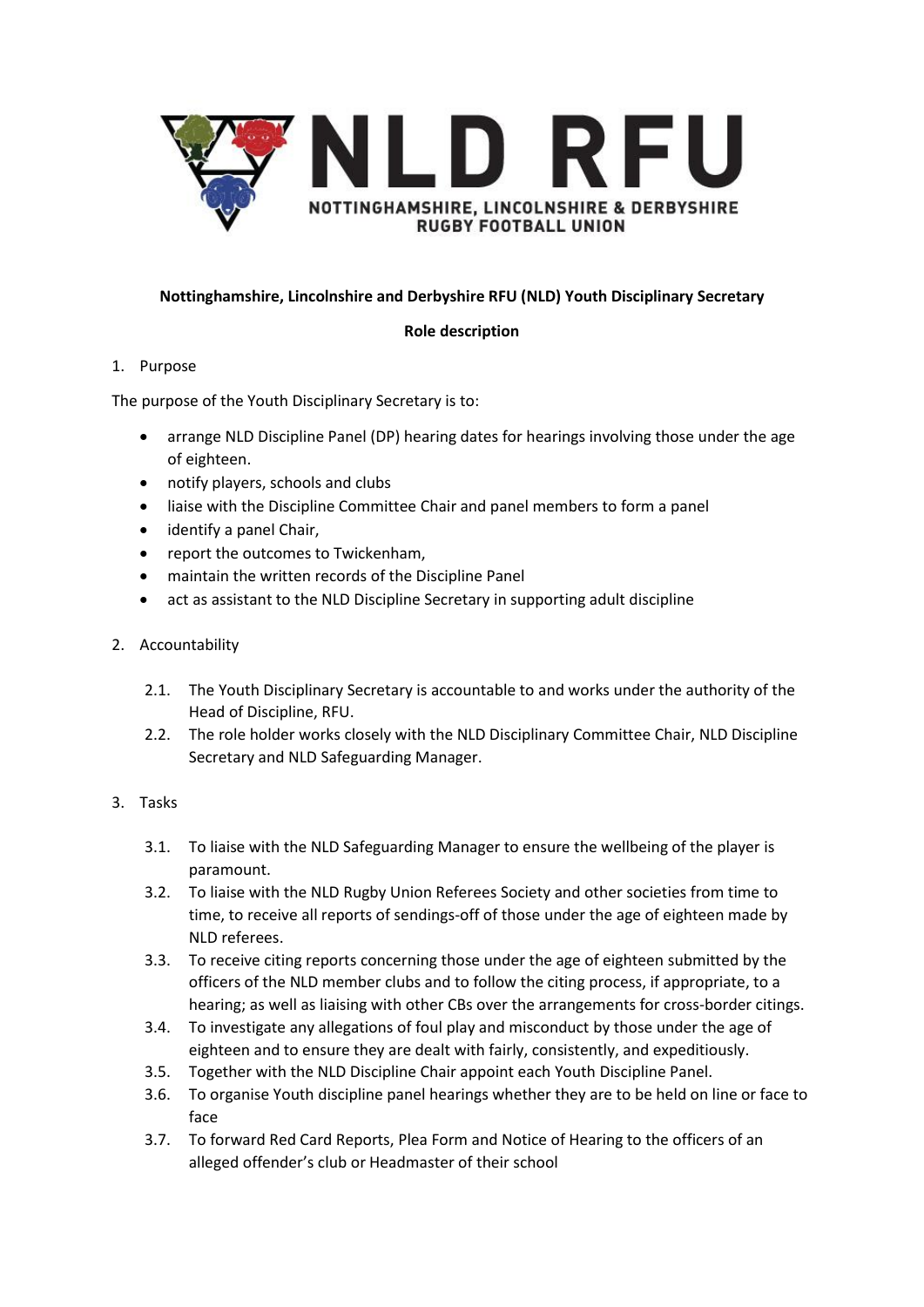

- 3.8. To advise a referee of the date of any hearing and invite the referee to attend where the referee has either submitted a sending-off report or officiated at a match in respect of which a citing has been received
- 3.9. To circulate all relevant reports, evidence etc. to members of the DP prior to the hearing.
- 3.10. To monitor the prompt return of completed Plea Forms.
- 3.11. To make arrangements for and record proceedings at Youth Disciplinary Hearings
- 3.12. To attend all NLD Youth Disciplinary hearings and RFU hearings when required
- 3.13. To liaise with the Chair to provide a written judgement as soon as possible following any hearing to the officers of the club and Headmaster of the school of any player or other person who has appeared before a hearing or who has pleaded guilty by letter
- 3.14. To share relevant information and co-operate with the RFU Discipline Manager, NLD Safeguarding Manager and the RFU Safeguarding team as and when required
- 3.15. To seek advice from the RFU Discipline Manager and the CB Discipline Legal Advisor/Prosecutor where necessary
- 3.16. To report all judgements to the RFU Youth Disciplinary Secretary in accordance with the RFU's requirements.
- 3.17. To liaise with and ensure that all NLD Clubs and schools deal promptly and appropriately with all disciplinary cases involving children under the age of eighteen and that completed reports concerning the NLD's Clubs' discipline cases involving schoolchildren are sent to the Schools RFU Honorary Secretary and to the head teacher of the player's school.
- 3.18. To attend regular Discipline training events provided by the NLD and RFU

### Note:

Where a 17 or 18 year-old is playing in an U19 match, or is 17 or over and playing in an U20 match or an adult match, where permitted by RFU Regulations, he/she shall be dealt with as an adult in accordance with RFU Regulation 19.

# **Person Specification:**

# Essential

- Good IT skills
- Excellent organisational and administrative skills
- Good people skills
- Excellent communication skills
- Pragmatic, fair, of good judgment with the ability to exercise common sense
- A thorough understanding of safeguarding in a rugby context

# Desirable

• A thorough understanding of the RFU Discipline Regulations